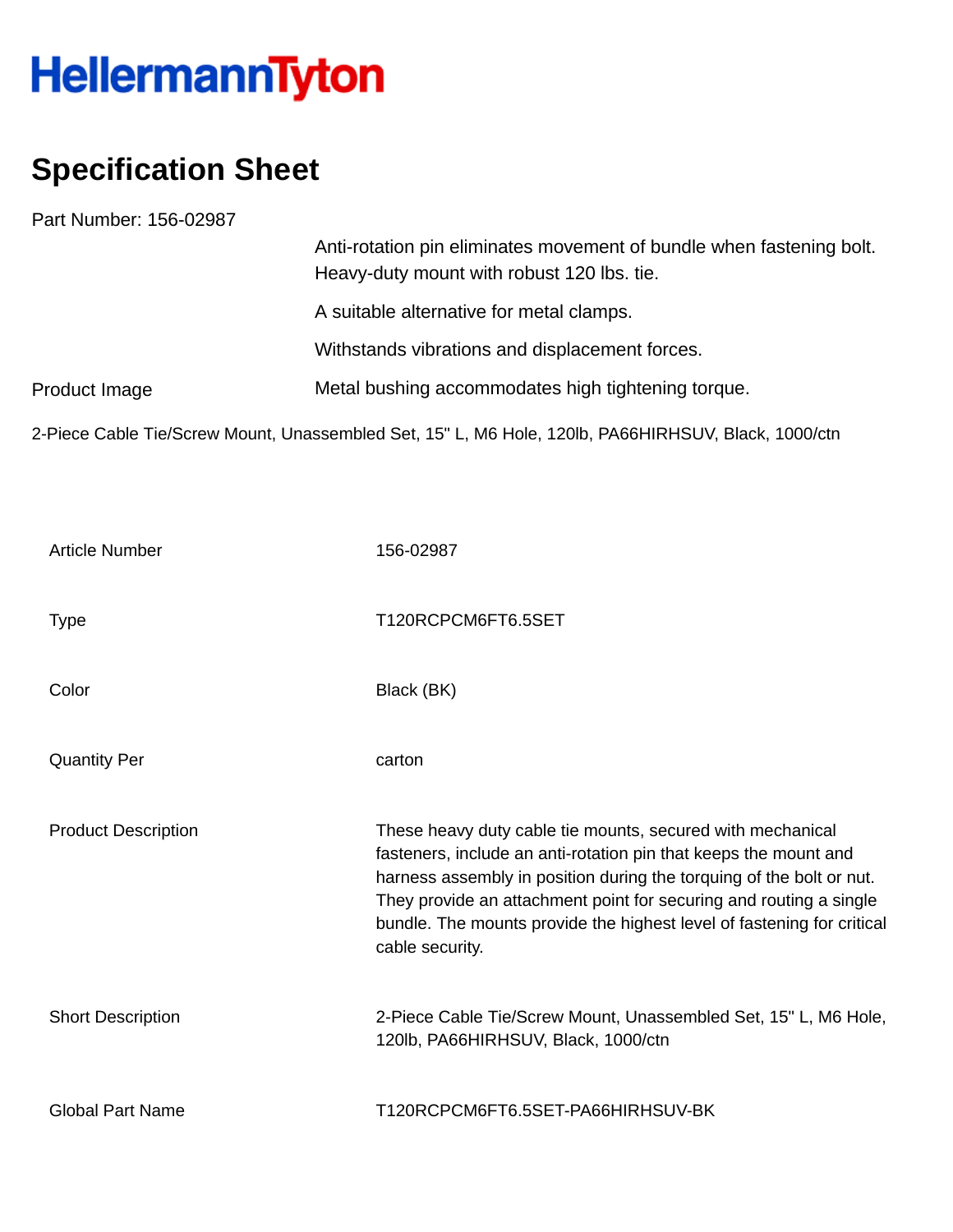| Minimum Tensile Strength (Imperial)   | 120                    |
|---------------------------------------|------------------------|
| Minimum Tensile Strength (Metric)     | 535                    |
| Length L (Imperial)                   | 15.0                   |
| Length L (Metric)                     | 385.0                  |
| <b>Fixation Method</b>                | <b>Screw Mount</b>     |
| <b>Identification Plate Position</b>  | none                   |
| Releasable Closure                    | No                     |
| <b>Tie Closure</b>                    | plastic pawl           |
| Variant                               | <b>Inside Serrated</b> |
| Width W (Imperial)                    | 0.30                   |
| Width W (Metric)                      | 7.6                    |
| <b>Bundle Diameter Min (Imperial)</b> | 0.20                   |
| <b>Bundle Diameter Min (Metric)</b>   | 5.0                    |
| <b>Bundle Diameter Max (Imperial)</b> | 4.13                   |
| <b>Bundle Diameter Max (Metric)</b>   | 105.0                  |
| Thickness T (Imperial)                | 0.07                   |
| Thickness T (Metric)                  | 1.8                    |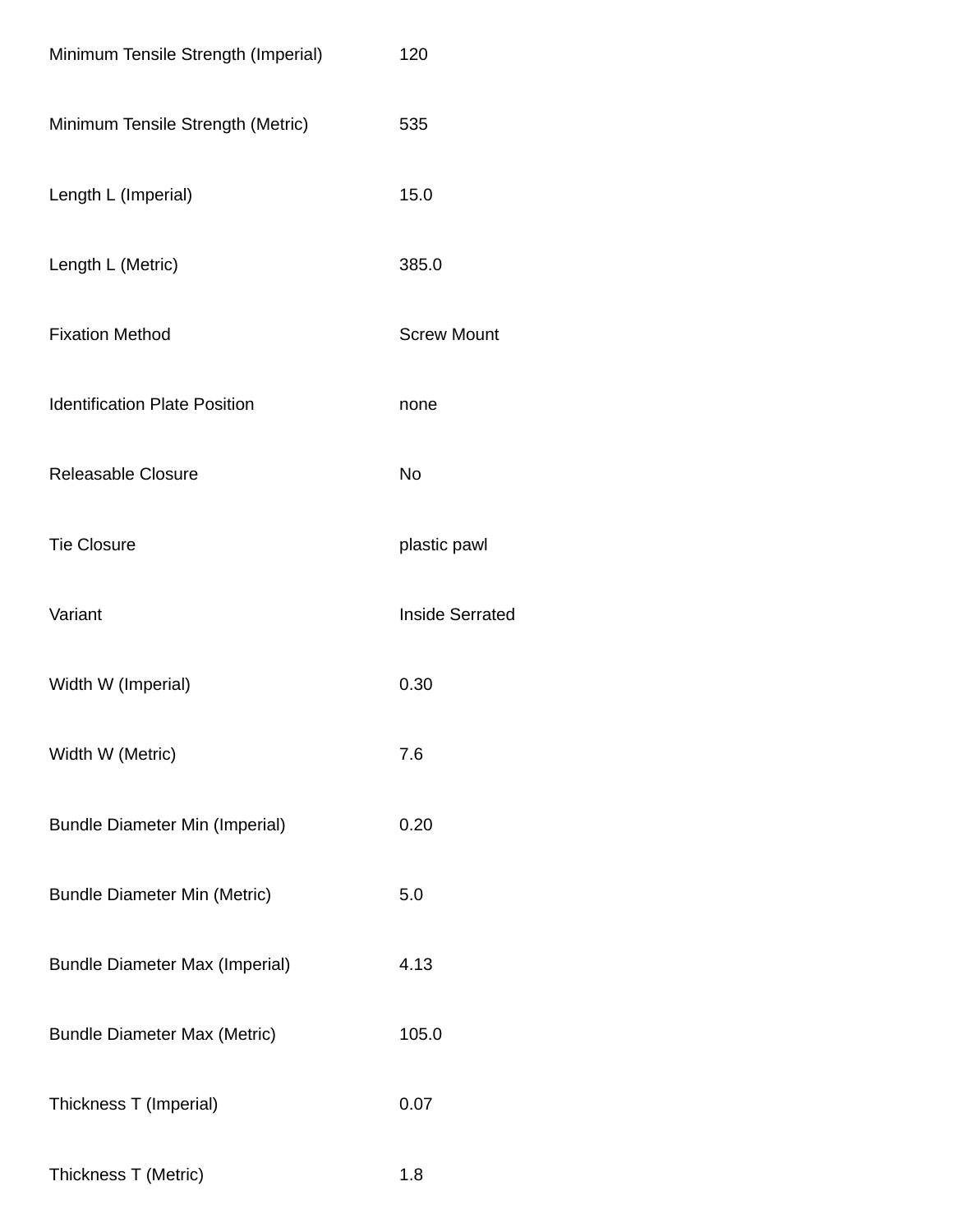| Height H (Imperial)                     | 1.11                                                                        |
|-----------------------------------------|-----------------------------------------------------------------------------|
| Height H (Metric)                       | 28.22                                                                       |
| Mounting Hole Diameter D (Imperial)     | 0.24                                                                        |
| Mounting Hole Diameter D (Metric)       | 6.2 mm                                                                      |
| Mounting Hole Diameter D Min (Imperial) | 0.43                                                                        |
| Mounting Hole Diameter D Max (Imperial) | 0.44                                                                        |
| Mounting Hole Diameter D Max (Metric)   | 11.3                                                                        |
| <b>Stud Diameter (Metric)</b>           | 6.0 mm                                                                      |
| <b>Stud Diamater (Imperial)</b>         | 0.24                                                                        |
|                                         |                                                                             |
|                                         |                                                                             |
| Material                                | Polyamide 6.6 high impact modified, heat and UV stabilized<br>(PA66HIRHSUV) |
| <b>Material Shortcut</b>                | PA66HIRHSUV                                                                 |
| <b>Material Cable Tie</b>               | Polyamide 6.6 high impact modified, heat and UV stabilized<br>(PA66HIRHSUV) |
| Flammability                            | <b>UL 94 HB</b>                                                             |
| Halogen Free                            | Yes                                                                         |